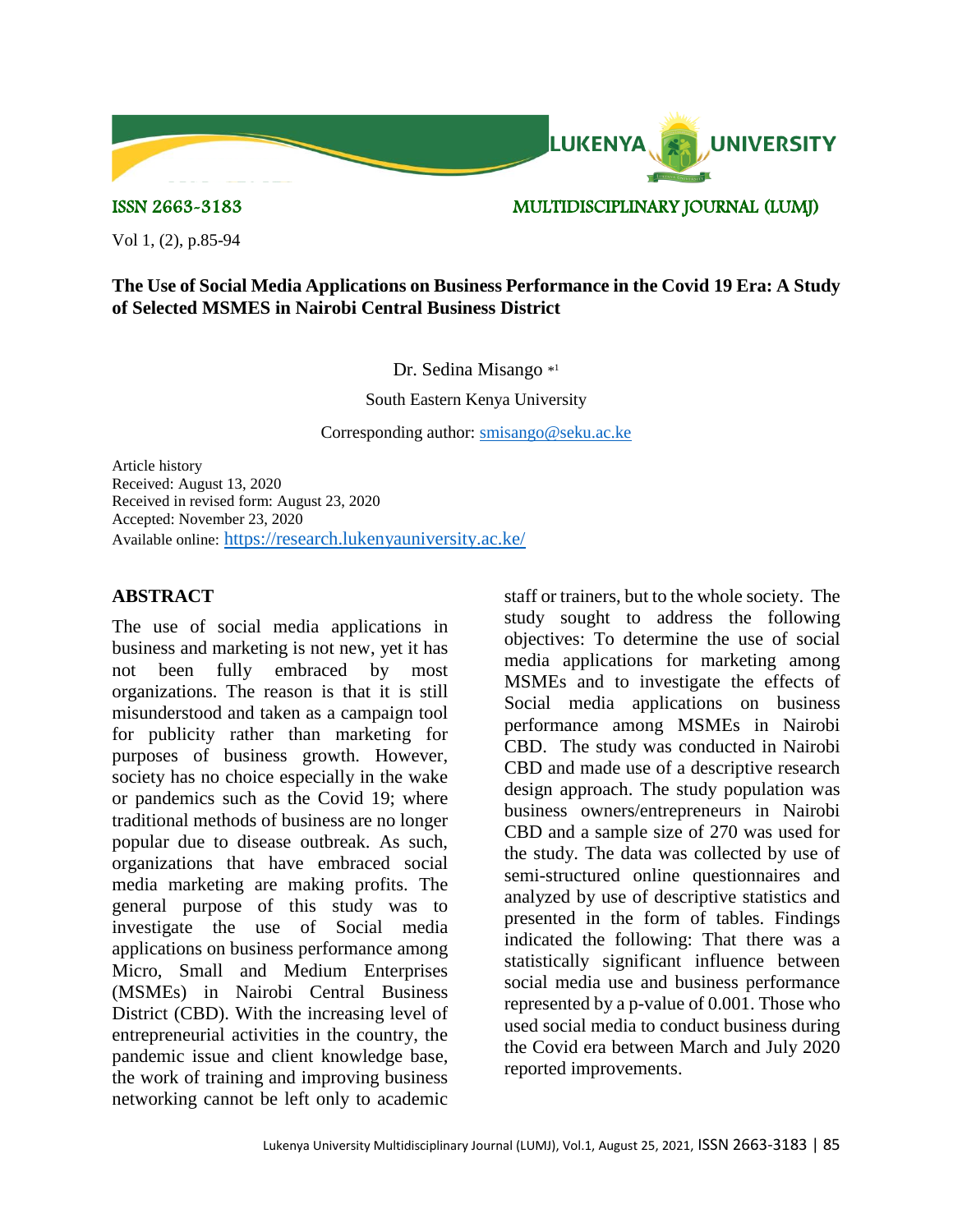Keywords: Covid 19, Business Performance, MSMEs, Social media applications.

## **1.0 INTRODUCTION**

Internet use is common in almost every sphere of life today and businesses have not been left behind. It allows many functions to run despite geographical locations and distance. People are not limited to one location and hence business activities can be transacted with relative ease. Of paramount importance is the use of social media marketing which has now become a common tool in advertisement campaigns and marketing activities worldwide. Facebook has been recorded to be more attractive in social media marketing than the other Social media applications due to its ability to support multiple applications and provide several links (Stavrova, 2012). Despite the growth and excitement for social media use, many organizations are unable to fully utilize social media applications in marketing and advertising. The returns from social media advertisement are also not fully quantifiable making it difficult to truck purchases and profits against hits made on the applications (Ahlberg, 2010).

In the current business environment, firms are in great competition for consumers' attention. If customer attention is well captured, it may translate to actual sales. Many factors play a role including but not limited to consumer knowledge, changing times, pandemics (such as the current Covid-19), globalization, liberalization among others. Competition has made it necessary for marketers to try more innovative and untraditional methods to get the customers'

attention and hence make purchase. There is a lot of competition for customers online and companies are now turning to friends and colleagues for advice on the use of online platforms and social media platforms to advertize their products (Scarborough &Norman, 2015). It is for this reason that this research sought to examine the use of social media applications for marketing in the Covid-19 era

# **Statement of the Problem**

The world was at the height of a crisis that had not been experienced before, known as Covid-19 pandemic. The pandemic was affecting every sector of the economy and society at large. The pandemic, was in the form of a virus that had no known cure. It was spreading easily through droplet infection and contamination of surface areas (World Health Organization, 2020). The virus attacked the respiratory system, and if in severe form, could be fatal; hence the need to stay indoors and isolate. It was for this reason of staying under mandatory lockdown that businesses that were traditionally stable, (i.e. through face-to-face purchase and selling) had difficulties in operating. Some ended up closing shop, (United Nations Development Programme, 2020).

The outbreak of the Covid 19 pandemic exerted pressure on the economy and in particular the Kenyan economy which was relying heavily of physical marketing and trading (Odhiambo, Weke, & Ngare, 2020). The Kenya shilling, due to the curfew and lockdown could no longer stand against the dollar. This in turn led to poor business between foreign countries and Kenya. There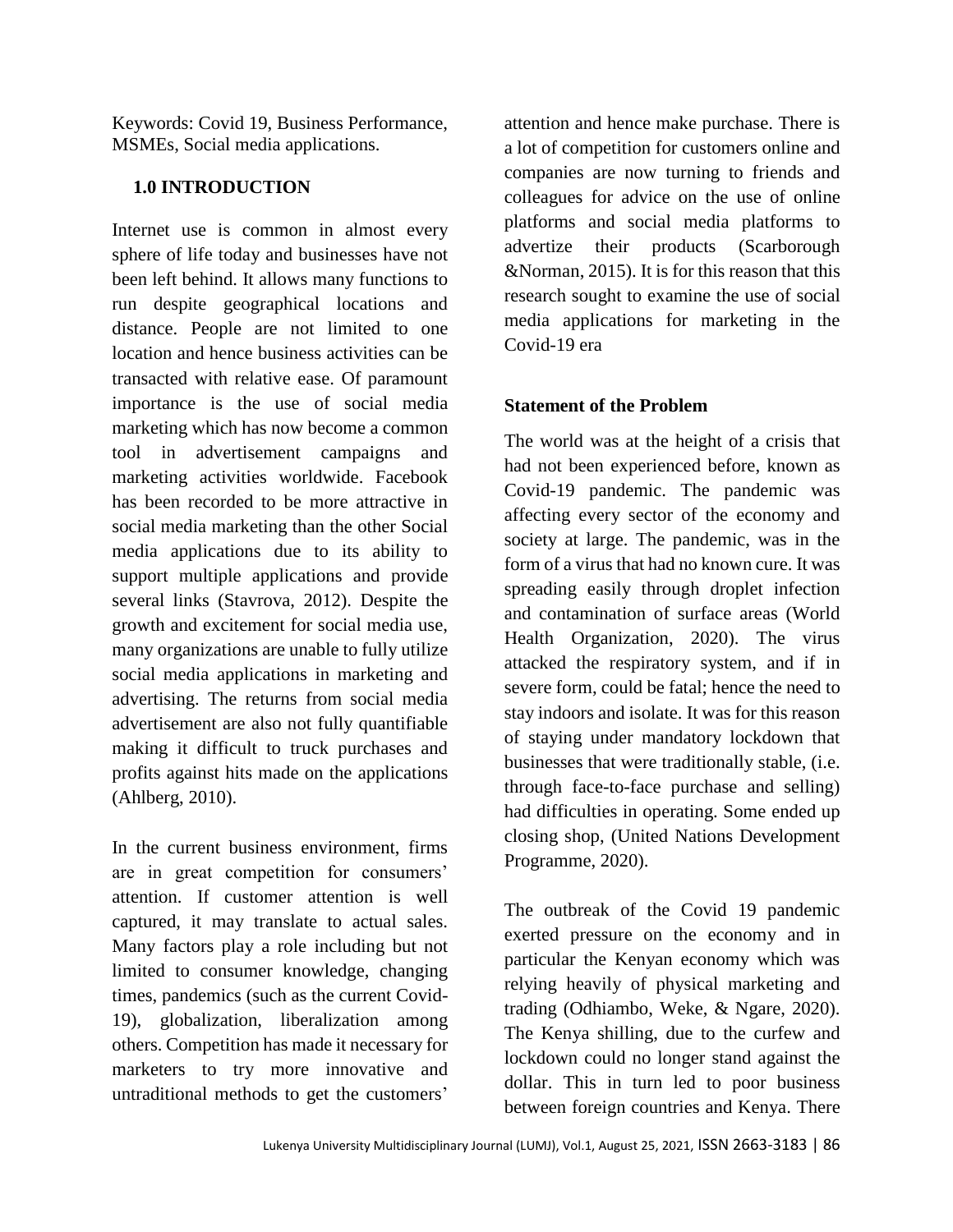was shortage of products in the country due to lack of exports making the Kenya shilling very vulnerable to the dollar especially from March,  $2020$  when the 1<sup>st</sup> case of Covid 19 was detected in the country. However, for businesses that had adopted online marketing and use of social media in advance, operations continued unhindered. It is due to the above reasons that this study sought to investigate the use of social media marketing in business performance in Nairobi County.

#### **1.2 Objectives of the Study**

- i. To examine the use of Social media applications for marketing among MSMEs in Nairobi CBD
- ii. To investigate the effects of Social media applications on business performance among MSMEs in Nairobi CBD

## **1.3 Null hypothesis**

 $H<sub>0</sub>$ : There is no significant influence of social media application usage on business performance among MSMEs in Nairobi CBD

# **2.0 LITERATURE REVIEW 2.1 Theoretical Review**

## **Technology Acceptance Theory of Adoption**

Technology Acceptance Model (TAM) according to Chau and Hu (2001) explains how the user can select innovations from a broad range of technologies and apply them in their daily activities. Some individuals will more readily adopt certain innovations than others due to past experiences, ease of use, ability to learn etc. (Frambach &Schillewaert, 2002). The model is therefore important for this study since it will explain acceptance for different social media.

#### **Social Network Theory**

Kadushin (2004) explains that communication comes from a network of relations and interactions. The customer or client is able to access information concerning a product and goes ahead to purchase it or understand the functions that the product may offer. The marketer is able to disseminate information in a way that the customer will understand the product, its use and make an informed choice to purchase and consume it. Social media makes it possible for this communication to be relayed quickly, far, cheaply and almost at the same time.

#### **2.2 Empirical Review**

#### **Challenges Facing MSMEs**

The MSMEs in Kenya have faced a number of constraints that need to be addressed to enable them to improve and grow. A major concern for microenterprises is lack of business cushioning in times of crisis or during accidents among others. Kenya lacks specific legislation and set of regulations to guide or govern the operations of business sectors and specific mechanisms to support small micro enterprises during crisis. This makes most of the businesses unable to carry out operations effectively, advertisements, or proper marketing and diversification or opening of branches. The businesses are also unable to grow or expand to international markets, hence remain local in most part of their existence (Bowen, Morara, & Mureithi, 2009)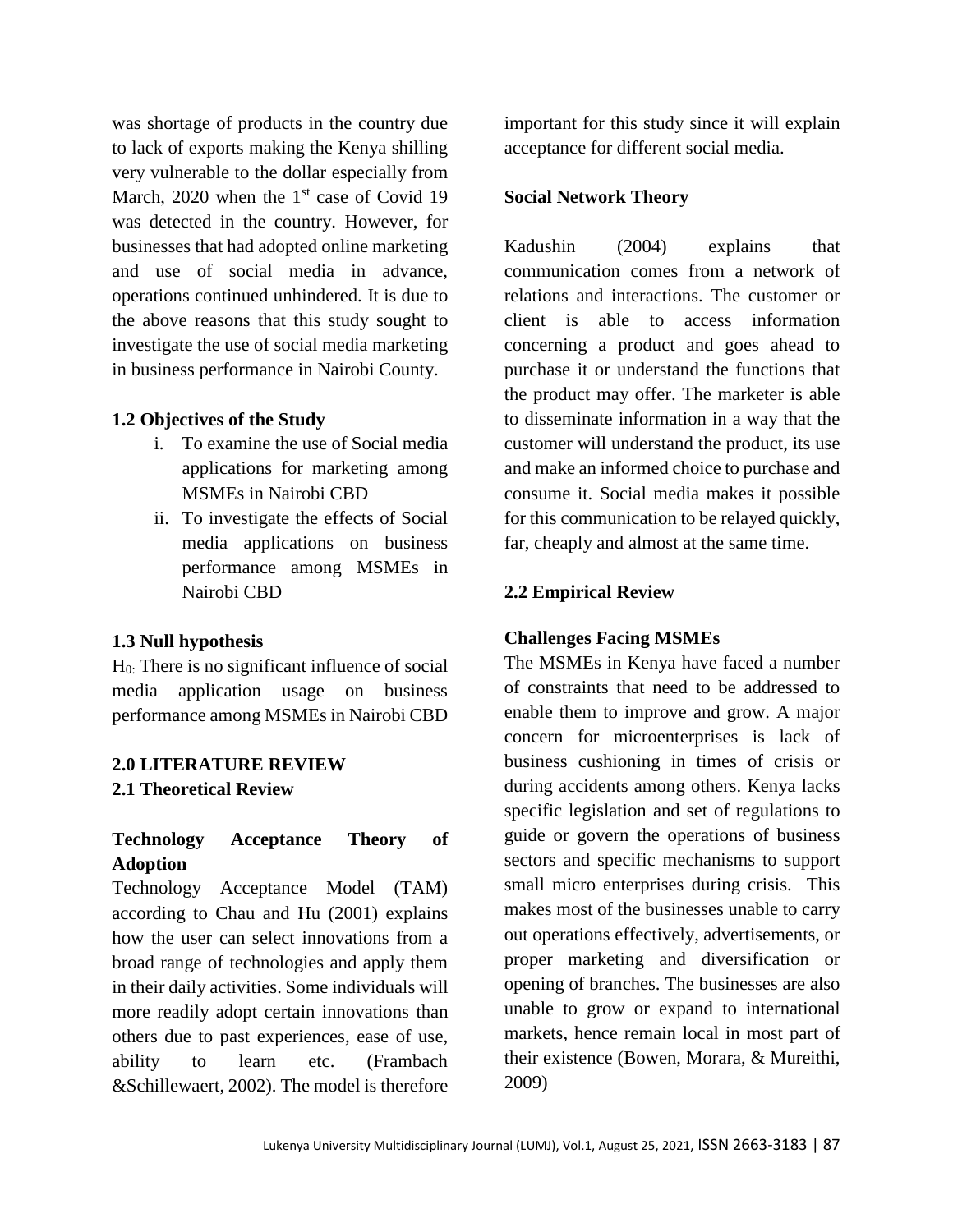## **Social Media as a Marketing Tool**

People are now able to communicate widely with one another concerning many issues on life, organizations and products (Lewis, 2010). Social networking has become an everyday business idea hence the need for involvement in this area for purposes of purchases and selling (Kaplan & Haenlein, 2010). The Social media applications can be used because they enable companies to communicate directly with customers about their products and with one another in the shortest time possible.

This type of communication has created customer freedom and improved consumer knowledge on products. The customers are now in control of information and can decide what to purchase without undue influence or much persuasion but through easy navigation of gadgets (Keller, 2009). It is therefore up to the firm/organization to know how to productively engage the consumer to be able to drive sells and to be able to manage the information sent as well as the information received.

Social networking forums are also good platforms where free responses from users to advertising campaigns can be freely exchanged to create value for the firm. Most perceptions on products and services are however influenced by group norms, celebrity opinions and group identity, and could be misleading. It is for this reason that the marketer and the firm has to be careful on how to handle, comment, inform the public or place advertisement campaigns (Barnes & Barnes, 2009). As Traditional channels and methods of marketing are gradually being

dissolved and replaced by more modern and technical methods fuelled by the internet, firms have to be careful on how to go about this particular social network forums (Pugh, 2010).

#### **Measures of Business Performance**

Many factors have been used to measure business performance such as: Business turnover**,** number of employees in a firm, number of branches, international presence, capital invested, market share, adoption of innovation and existence of business in the community among others. The turnover is that which indicates improved profits in the subsequent year as compared to previous years. The increase in number of employees in an organization also signifies growth of a business as well because the company is able to pay salaries and wages as explained by Mason, Bishop and Robinson (2009).

The more money a firm invests in the business, the larger the business and this includes the market share of the firm (Marram, 2003). Growth needs to be measured not just by market share and firm presence but also by the economic activity these firms are generating through the flexible use of people, technology and services. Companies that use their existing assets improve business performance and indicate a mark of continuity as described by Mark Hart and Colin Mason (2010). Idle assets are an indicator of poor performance and lack of adequate work or struggle in the business. Mason, Bishop and Robinson (2009) also explain that adoption of innovation or new product development is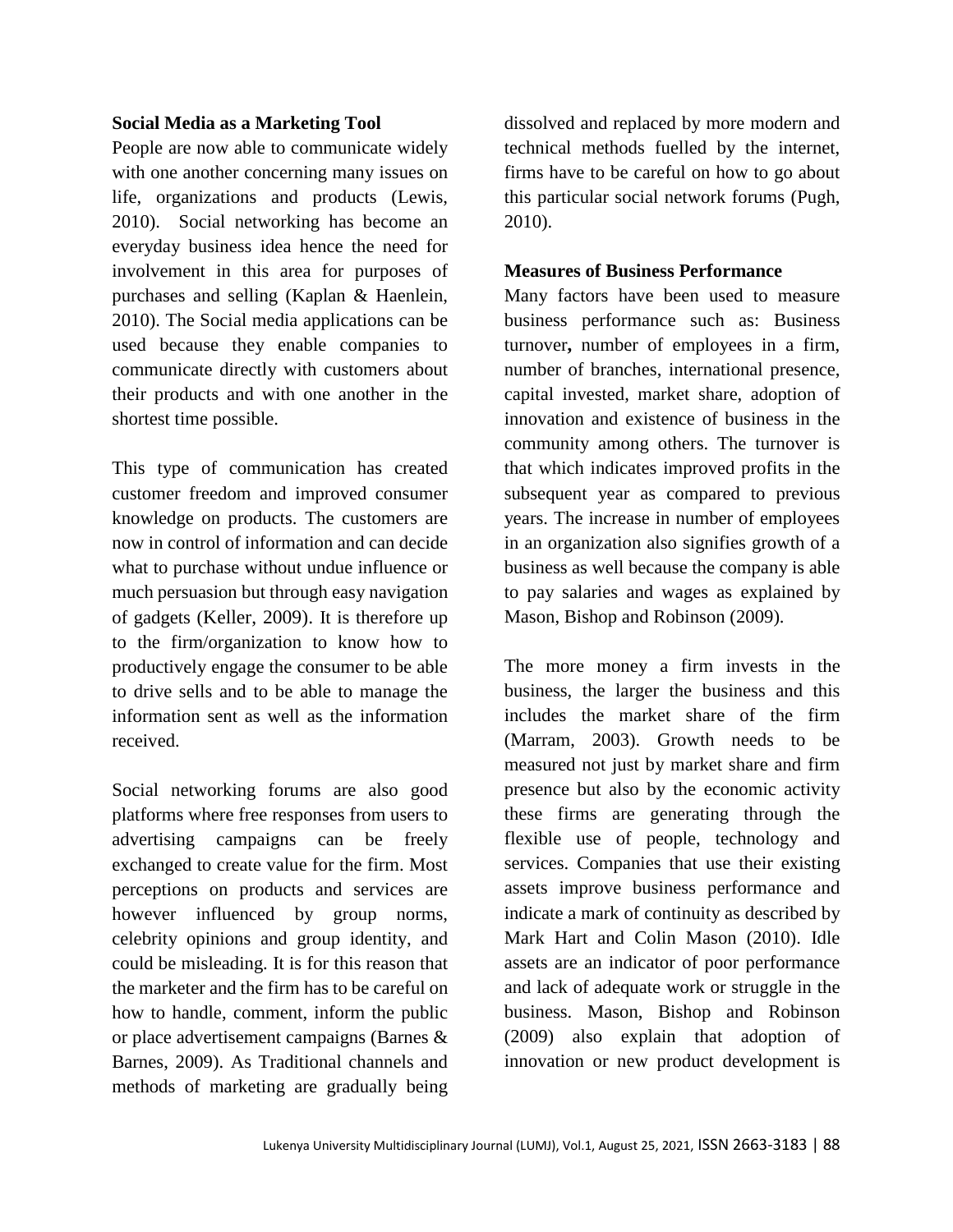considered as an indicator of improved business performance.

The age of a business or number of years of existence of a business is a good indicator of business performance. If the business has been in existence for some time, then it means it is performing well. Most highgrowth firms are aged more than five years and are well known by their brand or business names by their customers (Sen & Willem te Velde, 2007)

# **3.0 METHODOLOGY**

The study was descriptive in nature. The respondents were a random cohort selected from within Nairobi CBD consisting of 270 business owners/representatives. The respondents represented MSMEs in Nairobi between the period of March 2020 and July 30th 2020. The 270 clients were arrived at by use of the Cochran sample size formula:  $N_{0}$  =  $Z^2$ pq/e<sup>2</sup>. Hence N<sub>0</sub> =  $(1.645)^2$  x  $(0.5)$   $(0.5)$ /  $(0.005)2 = 270$ . The questionnaires were circulated through an online platform to different groups and business forums and 191 responses were received; which was a70.3% response rate

# **4.0 KEY FINDINGS AND PRESENTATION**

# **4.1 Demographic information of respondents**

Majority of respondents (97%) had above 'O' level education qualification. They were certificate holders, diploma holders or university education; an indication of highly qualified business owners. Respondents were above 18 yrs of age and 58% were between the ages of 30 years to 40 years of age;

signifying a youthful population of business owners.

# **Type of Businesses Owned by the Respondents**

The study established that the respondents sampled by the study were involved in various business activities. According to the results, majority of the respondents were operating businesses in; catering / baking and hotel management, supplies; Clothing/ uniforms/boutique, Salon and hair accessories, agri-business, Insurance, Mpesa outlets, Building and construction/hardware, photography, Jewelry and beauty products and sale of groceries as was presented by the percentages of 27.1, 25.0, 6.25, 10.25, 6.3, 8.3, 6.3, 2.1, 2.1, 2.1, 4.2 respectively.

# **4.3 Forms of Business Ownership**

The study established that the most respondents operated legalized businesses as indicated below. Business name (37.5%), Group business was represented by 12.5% (either self help group of registered support group), family owned businesses were represented by 12.5% and still all were also registered either as a company name or business name; companies were represented by 12.5%; and sole proprietors (not registered or registered as business name were represented by

|  |  |  | <b>Table 1: Forms of Business Ownership</b> |
|--|--|--|---------------------------------------------|
|--|--|--|---------------------------------------------|

| <b>Business</b>      | Number | <b>Frequency</b> |
|----------------------|--------|------------------|
| ownership            |        | $\frac{0}{0}$    |
| <b>Business name</b> | 71     | 37.5             |
| Group business       | 24     | 12.5             |
| Family business      | 24     | 12.5             |
| Company              | 24     | 12.5             |
| Sole proprietor      | 48     | 25               |
| Total                | 191    | 100              |

## **4.4 Business Location**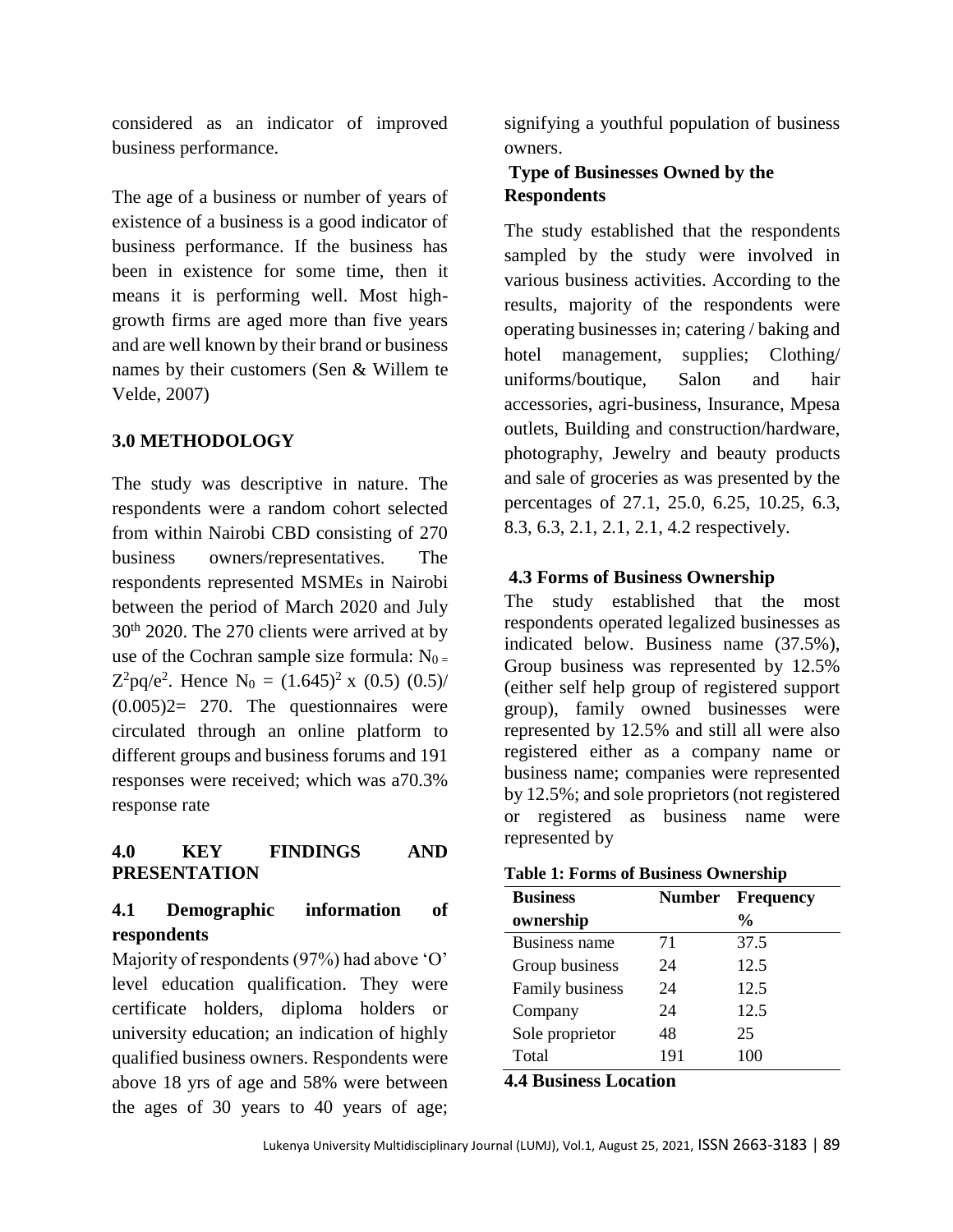Responds had both online and physical business locations. Majority of respondents represented by 73.5% used social media platforms on frequent basis as well as physical locations. The rest represented by 26.5% were purely online businesses most of which were not more than 3 years old.

# **4.5 Social Media Applications commonly used by respondents for Marketing**

The researcher sought to find out the commonly used social media tool use by respondents and got the following responses: Watsup (62.5%), Instagram (50%), Facebook (25%), Twitter (25%), LinkedIn (12.5%), snap chat (0%) and Youtube were at 0%. Respondents used a combination of two or more of the tools at any one time but Watsup app was highly preferred as an application for marketing.

# **Extent to which use of Social media applications Influenced Business Performance**

The study sought to establish the respondents' level of agreement on whether use of Social media applications improved business performance and 70.9% of respondents were in agreement that social media had improved business performance.

**Table 2: Social media applications Influence on Business Performance**

|                         |                       |       | <b>Frequency Percent Cumulative</b> |
|-------------------------|-----------------------|-------|-------------------------------------|
|                         |                       |       | <b>Percent</b>                      |
| Yes                     | 134                   | 70.2  | 70.9                                |
| $\rm No$                | 31                    | 16.2  | 87.3                                |
| Not sure                | 24                    | 12.6  | 100.0                               |
| Total                   | 189                   | 99.0  |                                     |
| <b>Not</b><br>indicated | $\mathcal{D}_{\cdot}$ | 1.0   |                                     |
| Total                   | 191                   | 100.0 |                                     |

## **4.7 Measures of Business Performance**

The respondents agreed that there were benefits of using the Social media applications in improving business performance as indicated below: The respondents were able to reach target audience at 27.7%, online orders improved (38.7%), home deliveries improved as represented by 25.7% and communication with clients improved as reported by 6.8% of respondents.

**Table 3: Measures of business performance** 

|                    |                |       | Frequenc Percen Cumulati |
|--------------------|----------------|-------|--------------------------|
|                    | у              | t     | ve Percent               |
| Not indicated      | $\overline{2}$ | 1.0   | 1.0                      |
| Reached            |                |       |                          |
| target             | 53             | 27.7  | 28.8                     |
| audience           |                |       |                          |
| Online orders      | 74             | 38.7  | 67.5                     |
| improved           |                |       |                          |
| Home               |                |       |                          |
| deliveries         | 49             | 25.7  | 93.2                     |
| improved           |                |       |                          |
| Communicati        |                |       |                          |
| on with clients 13 |                | 6.8   | 100.0                    |
| improved           |                |       |                          |
| Total              | 191            | 100.0 |                          |

## **4.8 Statistical analysis**

Regression analysis was used to predict the value of Y for each given value of X. Correlation was used to analyze the degree of relationship between individual factors and business performance.

## *Correlation Analysis*

Table 4 below shows the correlation matrix between use of social media and business performance. According to the result, there is a highly statistically significant positive relationship between use of social media and improved profits  $(r=0.238, p<001)$  at 99% confidence level, even though the relationship is weak.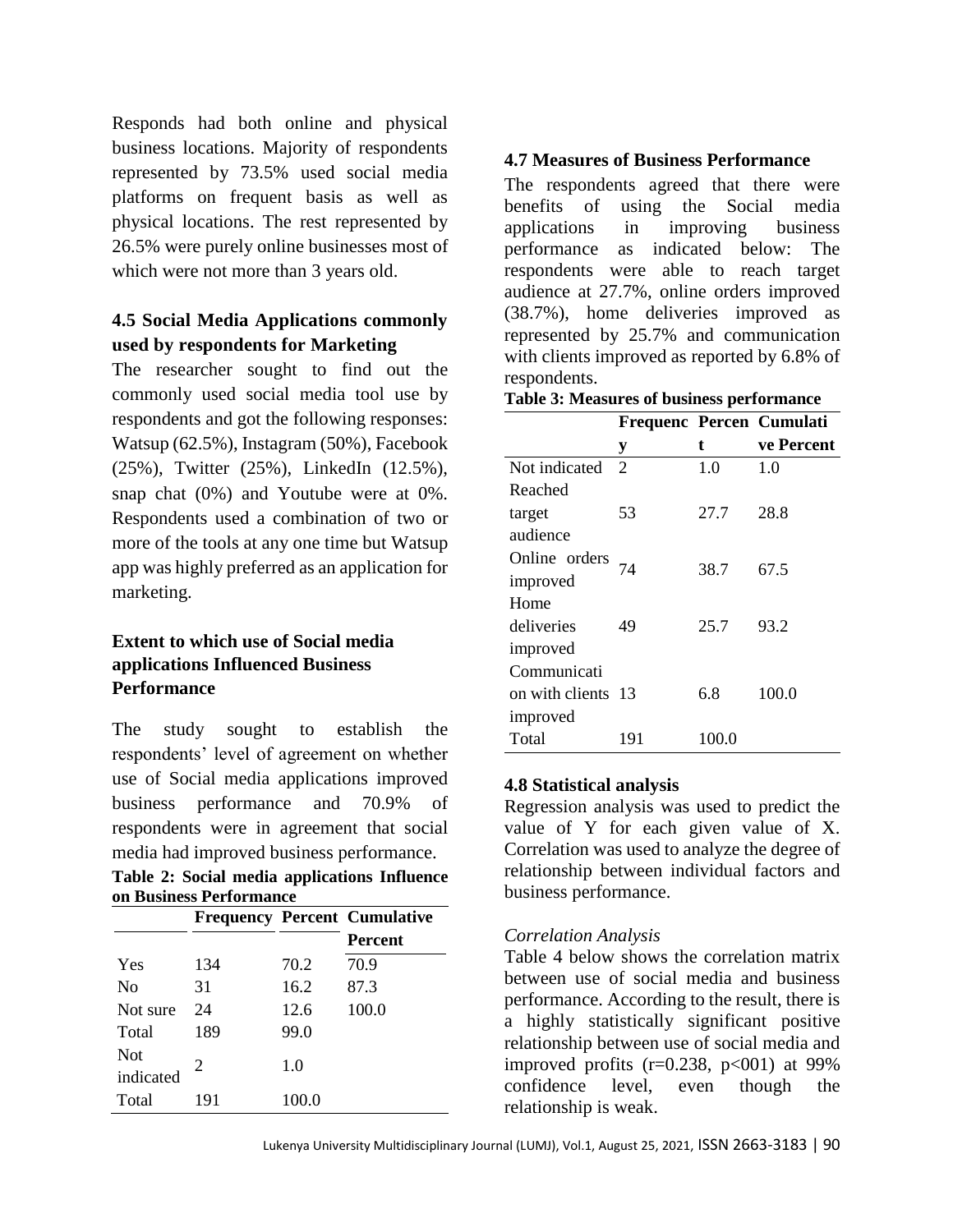**Table 4: Correlation matrix on use of Social media applications on business performance Correlation**

|                     |                             | social<br>media | Use of Improved<br>profits                                                                              |
|---------------------|-----------------------------|-----------------|---------------------------------------------------------------------------------------------------------|
| Use                 | Pearson<br>of Correlation   | 1               | .238                                                                                                    |
| social<br>media     | Sig.<br>$(2 -$<br>tailed)   |                 | .001                                                                                                    |
|                     | N                           | 191             | 191                                                                                                     |
|                     | Pearson<br>Correlation      | $.238***$       | 1                                                                                                       |
| Improved<br>profits | Sig.<br>$(2 -$<br>tailed)   | .001            |                                                                                                         |
|                     | N                           | 191             | 191                                                                                                     |
| 1.1<br>$\sim$       | $\bullet$<br>$\cdot$ $\sim$ |                 | $\mathbf{1}$ $\mathbf{1}$ $\mathbf{0}$ $\mathbf{0}$ $\mathbf{1}$ $\mathbf{1}$ $\mathbf{1}$ $\mathbf{0}$ |

\*\*. Correlation is significant at the 0.01 level (2 tailed).

## *Regression Analysis on use of Social media applications on business performance*

The study conducted regression analysis to establish the relationship between the study variables which were influence of Social media applications on business performance. The information on table 5 below shows the adjusted R square of 0.052 means that the variables studied contribute to 5.2% of the factors that influence business performance hence other factors contribute to 94.8 %. Since the R square is 0.057, a conclusion can be made that Social media applications are positively correlated with business performance but the relationship is very weak since R is close to 0.

## **Table 5: Model Summary**

| Model R |  | $\mathsf{R}$                             |      |      | Adjusted Std. Error |
|---------|--|------------------------------------------|------|------|---------------------|
|         |  | Square R Square of                       |      |      | the                 |
|         |  |                                          |      |      | Estimate            |
|         |  | $.238^{\rm a}$ .057                      | .052 | .876 |                     |
|         |  | a. Predictors: (Constant), Use of social |      |      |                     |
|         |  |                                          |      |      |                     |

media apps

#### *ANOVA results*

From the ANOVA table 6 below, the p<0.001; meaning rejection of the null hypothesis that there is no significant influence of social media use on business performance. This implies that there is a statistically significant influence of social media use on business performance.

|  |  | Table 6: ANOVAª |
|--|--|-----------------|
|--|--|-----------------|

| Model |                                                   | Sum of df Mean F |        | Sig. |
|-------|---------------------------------------------------|------------------|--------|------|
|       |                                                   | Squares          | Square |      |
|       | Regression 8.749 1 8.749 11.392 .001 <sup>b</sup> |                  |        |      |
|       | 1 Residual 145.156 189 .768                       |                  |        |      |
|       | Total                                             | 153.906 190      |        |      |
|       | a. Dependent Variable: Improved business          |                  |        |      |

performance b. Predictors: (Constant), Use of social media

#### *Regression Coefficients*

From the coefficient model below (table 7) we can conclude that on average, a unit increase in use of social media leads to a 0.305 increase in business performance.

#### **Table 7: Coefficients**

| Model                                        |    |           | Unstandardiz Standardiz T |                   | Sig |
|----------------------------------------------|----|-----------|---------------------------|-------------------|-----|
|                                              | ed |           | ed                        |                   |     |
|                                              |    |           | Coefficients Coefficient  |                   |     |
|                                              |    |           | S                         |                   |     |
|                                              | B  | Std.      | Beta                      |                   |     |
|                                              |    | Error     |                           |                   |     |
| (Constant 1.67)                              |    | .142      |                           | 11.75 .00         |     |
| t)                                           |    |           |                           | 3                 |     |
| 1 Use of                                     |    |           |                           |                   |     |
| social                                       |    | .305 .090 | .238                      | 3.375 $^{00}_{1}$ |     |
| media                                        |    |           |                           |                   |     |
| $\mathbf{r}$ 1. $\mathbf{r}$ 1. $\mathbf{r}$ |    |           | $\sim$ $\sim$ $\sim$      |                   |     |

a. Dependent Variable: Improved profits

#### **5.0 Conclusion and Recommendations**

#### **5.1 Conclusion**

The study concludes that the innovative use of several social media platforms and applications influenced business performance significantly. The hypothesis test was significant which led to rejection of the null hypothesis that there was no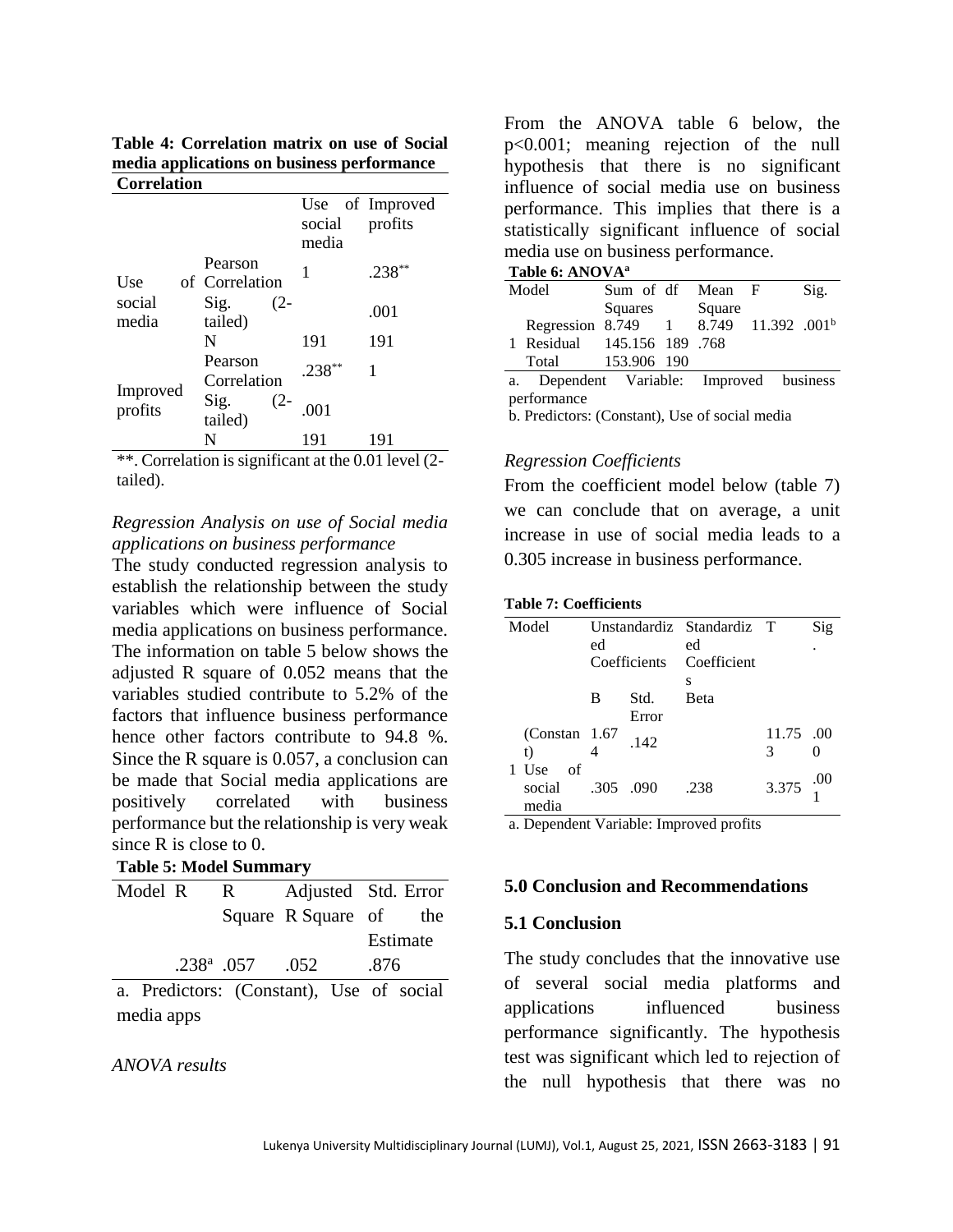significant influence of social media on business performance (p<0.001).

Roles played by entrepreneurs had an influence on the adoption of innovation, especially during the Covid-19 period when businesses were not fully operational physically. Of great influence was the ability of the business owners to engage clients online as well as revive old communication networks which saw past clients accessed. The owners reported improved business as well as use of multiple communication channels to deliver goods to clients both at homes and work places. Business people who were able to use social media to reach clients and customers reported improved profits and business operations during the period.

Marketers reached clients and were able to address their needs beyond selling. Some of the needs that were met include the following: Getting feedback on training programs that would be beneficial during the pandemic period; feedback on business activities that would be beneficial during the Covid-19 period, methods of improving profitability and ability to retain the customers. Others include access to financial investments; how to improve customer satisfaction and reduce customer complaints among other benefits. The study concluded that there was need to promote social media training to staff and usage at all levels of business.

## **5.2 Recommendations**

The study recommends that there is need for the members to adopt and equip themselves with more innovative and recent social media applications. Businesses should make use of faster friendlier applications for the purpose of cutting costs while at the same time, meeting customer satisfaction during the period.

There is need for entrepreneurial and social media training programs to improve social media usage. However, since social media is cheaper and accessible, it should be fully adopted by all businesses since it is a cheap way of conducting business.

Customers should be part of the social media adoption processes and be encouraged to give feedback since they are the 'owners' of the products. Training for staff should go beyond the class room mode or face to face mode but should be done online as well so that all employees of the organization are up to date concerning current innovative ideas.

The study should be run over a period of 6 months to one year for the purpose of collecting information that can be quantitative in terms of financial returns from social media usages/applications or hits made to quantify business performance on capital invested.

## **References**

Ahlberg, J. R. (2010). *Marketing through Social* 

> *Media.* Master's Thesis of the Degree Programme in International Business, University of Kemi- Tornio, Finland.

Barnes, N. D., & Barnes, F. R. (2009). Equip ping your organization for the social networking game. *Information Management Journal*, 43(6) 28-32.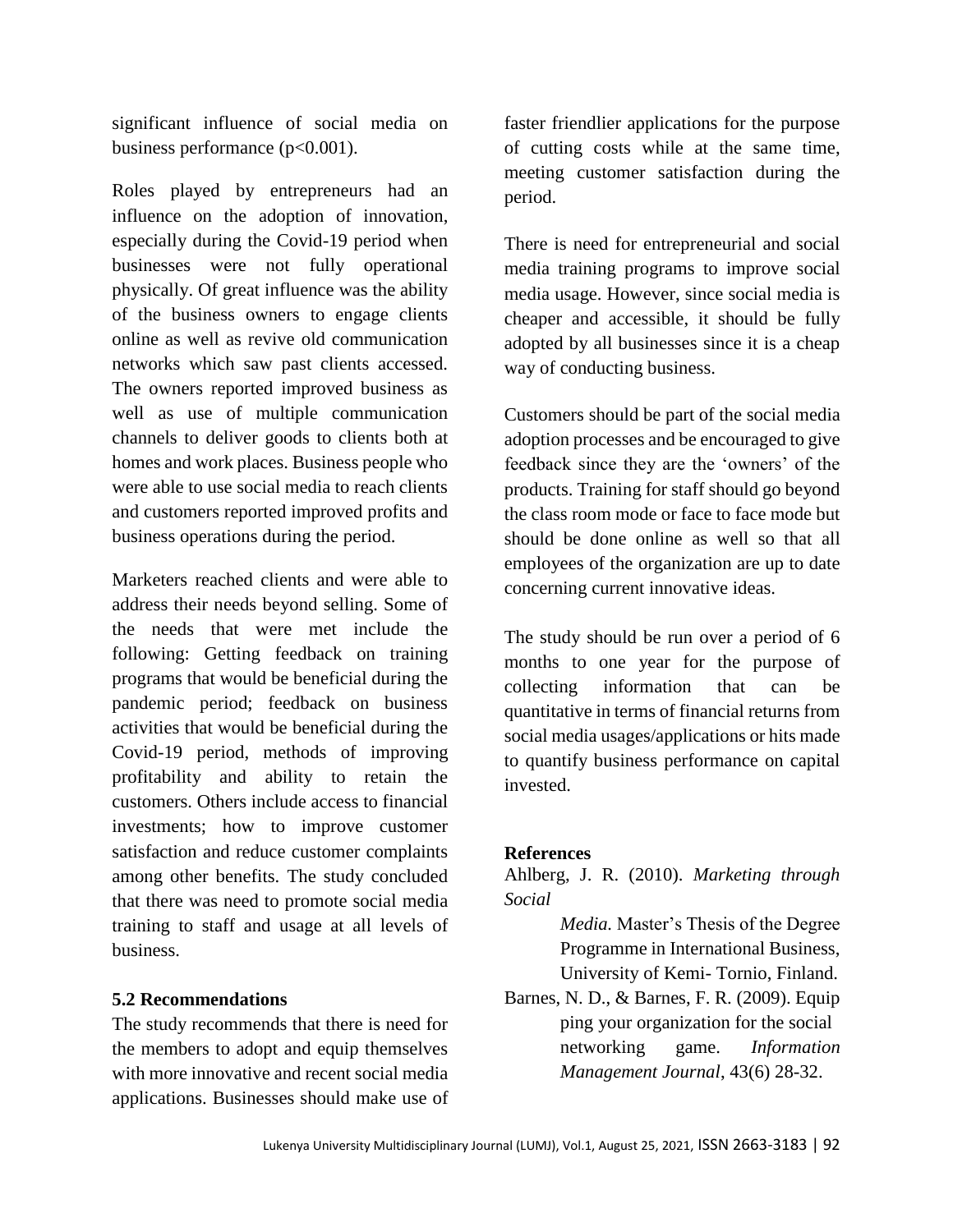Bowen, M., Morara, M., & Mureithi, S. (2009).

> Management of Business Challenges Among Small and Micro Enterprises in Nairobi-Kenya. *KCA Journal of Business Management*, 2(1)

Brown, R., Hart, M., Mason, C., & Richmond,

K. (2012). The growth dynamics of technology-based firms in Scotland. *Fraser of Allander Economic Commentary*, *36*(1), 56- 65.

Chau, P. & Hu, P. (2001) Information Technolo

> gy Acceptance by Individual Professionals: A Model of Comparison Approach, *Decision Sciences*, Vol.32, No.4, pp.699‐719.

Frambach, R. T., & Schillewaert, N. (2002). Or

ganizational innovation adoption: A mul

> ti-level framework of determinants and opportunities for future research. Journal of Business Research*, 55*(2), 16176 [https://doi.org/10.1016/S0148-](https://psycnet.apa.org/doi/10.1016/S0148-2963(00)00152-1)

Kadushin, C. (2004). *Introduction to Social Network Theory*. Retrieved September 4, 2012 from http:// hevra.haifa.ac.il/~soc/lecturers/talmu d/files/521.pdf

Kenya National Bureau of Statistics. (2012). *Facts and Figures***.** Retrieved from http://knbs.or.ke/downloads/pdf/Ken yafacts2012.pdf

Kaplan, A. M. & Haenlein, M. (2010). Users of

> the world, unite! The challenges and opportunities of Social Media. *Business Horizons,* 53(1), 59-68.

Keller, K. (2009). Building strong brands in a

modern marketing communications

environment. *Journal of Marketing Communications,* 15(2), 139-155.

Lewis, J. (2010). *Social Media and the Workplace: Managing the Risks*. Retrieved September 22, 2012 from http://www.jacksonlewis.com:7080/ media/pnc/3/media.1033.pdf

Mason, R. & Rozassa-Bondibene, C. (2013). *Firm growth and innovation in UK City-Regions*, NESTA Working Paper 13/11, National Endowment for Science, Technology and the Arts (NESTA), London.

Odhiambo, J., Weke, P., & Ngare, P. (2020). Modeling Kenyan Economic Impact of Corona Virus in Kenya Using Discrete-Time Markov Chains. *Journal of Finance and Economics*, *8* (2), 80-85.

Sen, K, & Te Velde. D. (2009). State business

relations and economic growth in Sub-Saharan Africa. *Journal of Development Studies* 45.8, 1267- 1283.

Scarborough, M., & Cornwall. R. (2015). *Es sentials of Entrepreneurship and Small Business Management*. 8th ed. Upper Saddle River, NJ: Pearson.

Stavrova, S. (2012). *[Analyzing the](file:///G:/MORGAN%20THESIS/Analysing%20the%20effectiveness%20of%20Facebook%20as%20a%20marketing%20tool)  [effectivenes](file:///G:/MORGAN%20THESIS/Analysing%20the%20effectiveness%20of%20Facebook%20as%20a%20marketing%20tool)*

*of Facebook [as a marketing tool.](file:///G:/MORGAN%20THESIS/Analysing%20the%20effectiveness%20of%20Facebook%20as%20a%20marketing%20tool)*

Retrieved September 2, 2012 from

<http://pure.au.dk/portal-asb-st>

dent/files/45325191/Analysing the

effectiveness\_of\_Facebook\_as\_a\_ma rketing\_ communication\_tool.pdf

United Nations Development Programme (2020). *Covid 19 Socio-Economic Impact*. Retrieved [https://www.undp.org/content/undp/e](https://www.undp.org/content/undp/en/home/coronavirus/socio-economic-impact-of-covid-19.html)